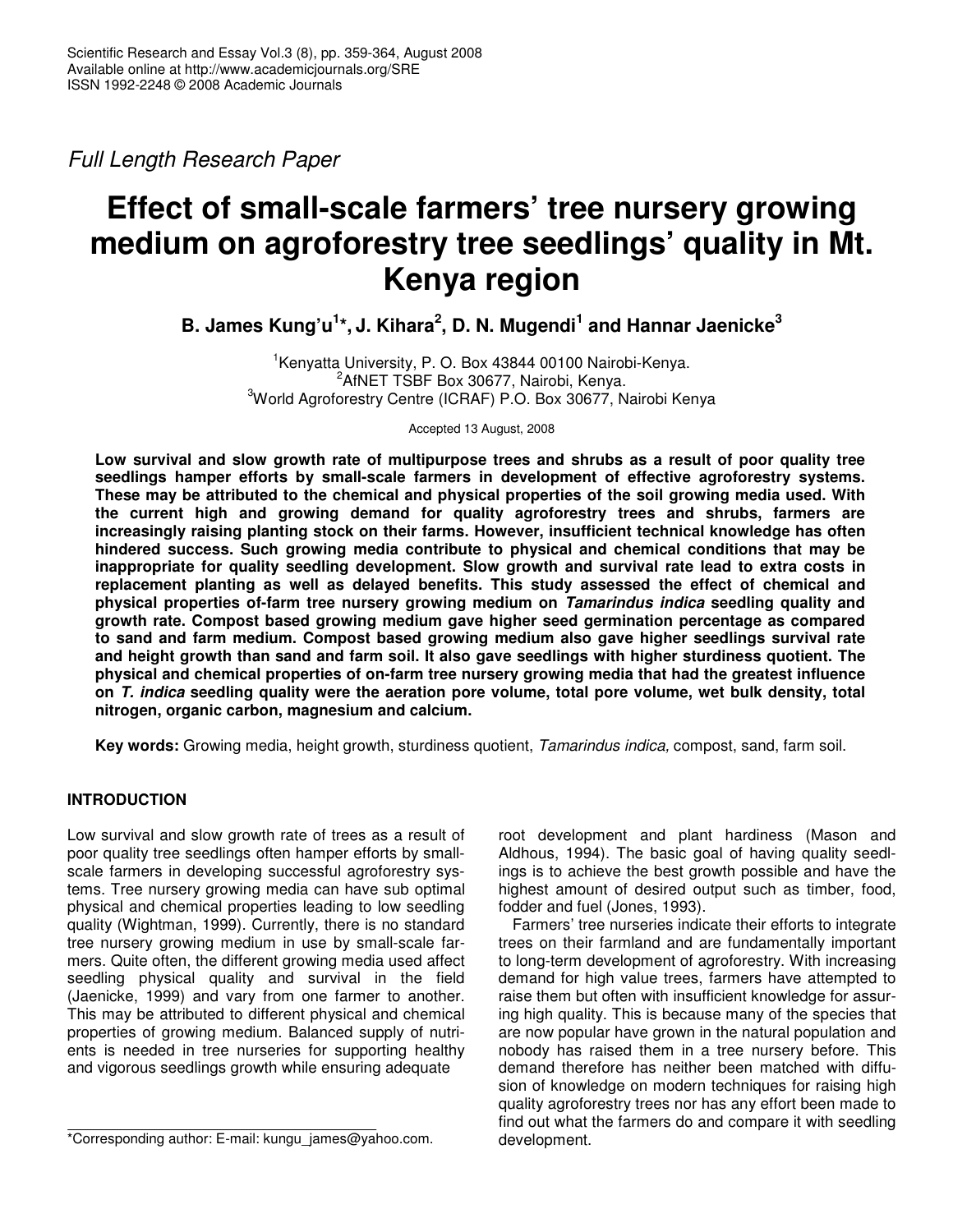| <b>Growing</b> | UM2                           |                       |                       |             | UM <sub>3</sub>               |             |                       |             |
|----------------|-------------------------------|-----------------------|-----------------------|-------------|-------------------------------|-------------|-----------------------|-------------|
| media type     | <b>Name</b><br><b>Nursery</b> | <b>Soil</b><br>$(\%)$ | <b>Compost</b><br>(%) | Sand<br>(%) | <b>Name</b><br><b>Nursery</b> | Soil<br>(%) | <b>Compost</b><br>(%) | Sand<br>(%) |
| lFarm soil     | Kiangondu                     | 100                   | 0                     | 0           | Majarene                      | 85          | 0                     | 15          |
|                | Nyweri                        | 83                    | 16                    | 0           | Wendo                         | 100         | 0                     | 0           |
|                | Umoja                         | 100                   | 0                     | $\Omega$    | Njogune                       | 100         | 0                     | 0           |
| Compost        | Kierera                       | 67                    | 33                    | 0           | Mwiti                         | 71          | 28                    | 0           |
|                | Njaina                        | 75                    | 25                    | 0           | Njuri                         | 0           | $100*$                | 0           |
|                | Mwenda                        | 61                    | 30                    | 0           | <b>Ntomba</b>                 | 67          | 22                    | 11          |
| Sand           | Joyce                         | 65                    | 15                    | 20          | Kinoti                        | 29          | 14                    | 57          |
|                | Kaburu                        | 50                    | 25                    | 25          | Muthee                        | 67          | $\Omega$              | 33          |
|                | Karamani                      | 66                    | 0                     | 33          | Muungano                      | 40          | 40                    | 20          |

|  | Table 1. Classification of growing media and their farm soil, sand and compost percentage. |  |  |  |  |  |  |
|--|--------------------------------------------------------------------------------------------|--|--|--|--|--|--|
|--|--------------------------------------------------------------------------------------------|--|--|--|--|--|--|

\*Forest soil.

UM2, upper midland 2; and UM3, upper midland 3 (Jaetzold and Schmidt, 1983).

Farmers often complain about insufficient technical knowledge of nursery practices. They frequently complain about low seedling growth and survival rate. One factor that has been identified for low seedling growth and survival rate in the nursery and on-farms is the sub optimal tree nursery growing media used. Quite often, farmers encounter high seedling mortality. Sometimes seedlings produced on-farm exhibit symptoms of mineral deficiency. Many tree nurseries produce seedlings that have weak stems and lose leaves prematurely.

The ratios of substrate ingredients used by farmers in their nursery growing media contribute to chemical and physical conditions that can be inadequate for optimal seedling development. The effect could be extremely high or extremely low shoot/root ratio and unfavourable above ground versus below ground balance of the seedlings, which may result in low seedling growth rate. Low seedling survival and growth rates in the field lead to extra costs in replacement planting as well as delayed benefits. This study was an attempt to determine the effect of growing media's chemical and physical properties used by small-scale farmers in central Kenya to raise agroforestry tree seedlings on-farm. The study necessitated by the need to determine parameters that make a good tree nursery soil mixture that can be used by farmers on their on-farm tree nurseries for optimal agroforestry seedlings quality.

#### **MATERIALS AND METHODS**

The study was carried out in Meru Central and Meru South districts in Mt. Kenya Region as an on-farm survey and at ICRAF tree nursery in Nairobi as an on-station experiment. Meru South and Meru Central districts (0° 3´ 45´´N-0° 2´ 30´´S; 37º - 38ºE) straddle the equator and lie east of Mt. Kenya. Two agro ecological zones; these areas is bimodal with the long rains occurring from mid March to May and the short rains from October to December. Annual rainfall ranges between 1500 - 2400 mm in UM2 and 1400 – 2200 mm in UM3. Variation in mean annual temperature is low (20.6 - 18.2°C in UM2 and 20.6 - 19.2°C in UM3) because these districts upper

midland 2 (UM2) and upper midland 3 (UM3) (Jaetzold and Schmidt, 1983) were the main areas of study. Rainfall pattern in lie on the equator (Jaetzold and Schmidt, 1983). The ICRAF tree nursery in Nairobi is located at 01° 14' 14''S and 36° 49' 02"E. The mean annual rainfall recorded was 937 mm. Mean monthly temperature was 23.8°C. A reconnaissance survey preceded the study and identified 60 potential farmers out of whom 18 were selected through stratified random sampling method. The on-farm tree nurseries were further classified according to whether the growing medium they used was primarily sand, compost or farm soil. A growing medium was classified as compost when the level of organic component added exceeded 20%, sand when the amount of sand in the medium was more than 20% and farm soil when the level of organic matter used or its sand content was less than 20%. Equal numbers of growing media (3 substrates) in each category and agro ecological zone were chosen and included in the study to enable analyses and comparison.

Table 1 shows the different categories of on-farm tree nurseries (named after the owners or locality). Kaburu and Muungano growing media were classified as sand because of the profound effect of sand on physical properties though they could also be classified as compost-based growing media. Forest soil was classified as compost due to the high amount of organic matter it contains.

The experiment at the ICRAF headquarters tree nursery was a randomized complete block design (RCBD) with six treatments of three replicates each. It compared seedling growth using six different tree nursery growing media. Five of these growing media were sampled from the 18 small-scale on-farm tree nurseries that had been randomly selected while one was an ICRAF standard mixture. The study was carried out between the months of May 2000 and February 2001. Each treatment had 20 seedlings (one seedling per 4×6″ polythene bag of the experimental tree; *Tamarindus indica.* Seedlings were watered in alternate days during the germination period and thereafter every morning. Weeds were removed immediately they were noticed. Seedling selection for measurements was done using systematic random sampling. In each on-farm tree nursery, ten seedlings were selected for measurement while all seedlings on-station nursery were measured. Sampling was done monthly for on-farm tree nurseries and fortnightly for on-station tree nursery. The final measurement was done at 130 days of growth. In addition, stratified random sampling was done after every 6 weeks for the seedlings destructive sampling for root and shoot dry weight measurement. Seedling diameter was measured twice in opposite directions 1 - 2 cm above the growing media surface using vernier callipers (0.1 mm accuracy). Seedling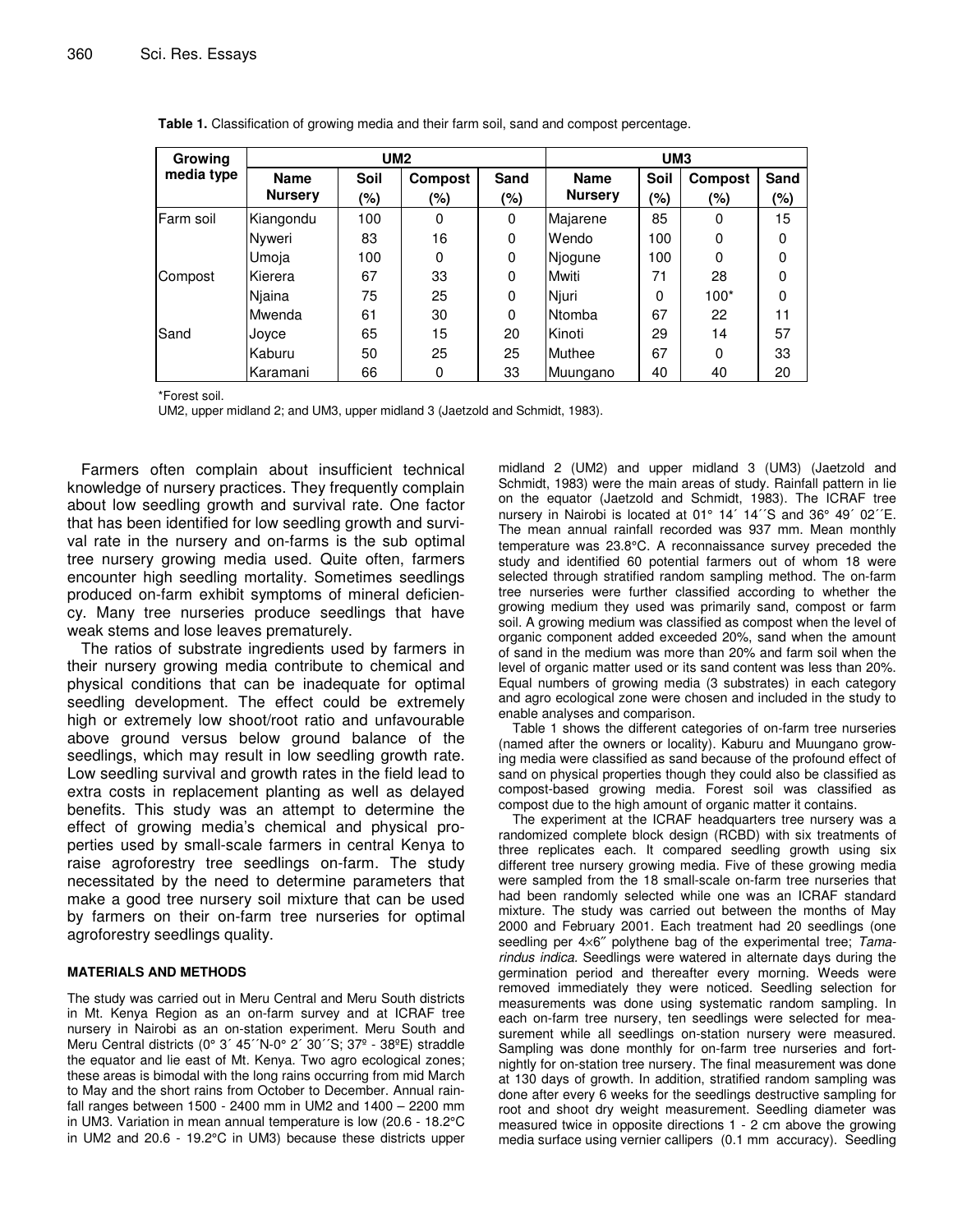|                       |            | Agro ecological zone | Average germination |  |  |
|-----------------------|------------|----------------------|---------------------|--|--|
| <b>Growing medium</b> | <b>UM2</b> | UM <sub>3</sub>      | percentage          |  |  |
| Compost               | 62         | 61                   | 61.7                |  |  |
| Farm soil             | 59         | 43                   | 47.2                |  |  |
| Sand                  | 42         | 57                   | 49.3                |  |  |
| S.E.D                 | 15.5       | 23.0                 | 13.7                |  |  |

**Table 2.** Average germination percentage of *T. indica* in different growing media in on-farm tree nurseries.

UM2, upper midland 2; and UM3, upper midland 3 (Jaetzold and Schmidt, 1983).

**Table 3.** Average rate of seedling survival (%) from the different growing media and agroecological zones in Mount Kenya region.

| Growing media type                                      | UM2  | UM <sub>3</sub> | Grand average (%) | Confidence           |
|---------------------------------------------------------|------|-----------------|-------------------|----------------------|
|                                                         |      |                 |                   | limits (P = $0.05$ ) |
| Compost                                                 | 94.3 | 93.6            | 94.0              | $86.5 - 97.3$        |
| Farm soil                                               | 62.0 | 25.0            | 43.5              | $21.5 - 68.5*$       |
| Sand                                                    | 81.0 | 86.0            | 83.5              | $62.0 - 95.2$        |
| Grand average                                           | 79.1 | 68.2            | 73.6              |                      |
| Confidence limit (P = 0.05)   71.5 - 93.3   47.4 - 76.5 |      |                 |                   |                      |
| S.E.D                                                   | 16.3 | 24.9            | 15.3              |                      |

UM2, upper midland 2; and UM3, upper midland 3 (Jaetzold and Schmidt, 1983). \*Significantly different from compost and sand.

height was measured from the growing media surface to the highest growing tip using a ruler (1 mm accuracy). The number of leaves and nodes were also counted. Root and shoot dry weights of seedlings were derived through careful root washing followed by separation of the root and the shoot. These were then oven dried at 60°C for 24 h (Duryea, 1985) and their respective weights taken using an electronic weighing balance (0.0001 g accuracy).

## **RESULTS AND DISCUSSION**

## **Effect of growing media on germination percentage**

*T. indica* seeds germinated differently in different growing media (Table 2). The highest germination percentage (61.7%) was recorded in compost while sand and farm soil recorded values of 49.3 and 47.2% respectively.

The higher germination percentage recorded in the compost growing medium could be attributed to the fact that compost had lower wet bulk density and more aeration pore volume that could maintain higher oxygen levels as compared to sand and farm soil. Also the compost medium had a higher level of organic matter that is characterized by extended moisture retention and better aeration. These results are in agreement with Ponnammal et al*.* (1993) who, while working on *Azadrachta indica*, found a mixture of sand, soil and humus in the ration of 1:1:1 exhibiting higher germination percentage than either sand, red soil or black soil. Similarly, while working on *Shorea trapezifolia,* Zoysa and Ashton (1991)

found light forest soil with litter to have higher germination percentage than light mineral soil, which tended to compact. They attributed their results to the ability of the litter to retain moisture. However, Otsamo et al*.* (1996) has reported that some species had higher germination percentage in sand and farm soil than in compost, implying that rate of seed germination in different media could also be dependent on tree species. The low seed germination percentage from one sand based growing medium (Kinoti) could be due to the use of partially decomposed organic manure. Organic acids released during decomposition could have inhibited germination of *T. indica* seedlings.

## **Effect of substrate on seedling survival rate**

The different growing media had impact on seedlings survival rate in the different agro ecological zones (Table 3). Although compost growing medium had slightly higher survival rate, the differences were not significant from the different agro-ecological zones; UM2 and UM3. The mean overall survival rate was 73.6%. Pair comparison using Students Newmankuels Test showed that farm soil had significantly lower survival rate than compost ( $P \leq$ 0.05).

Compost growing medium had higher seedlings survival rate than farm soil. The low seedling survival rate recorded in farm soil could be due to their higher levels of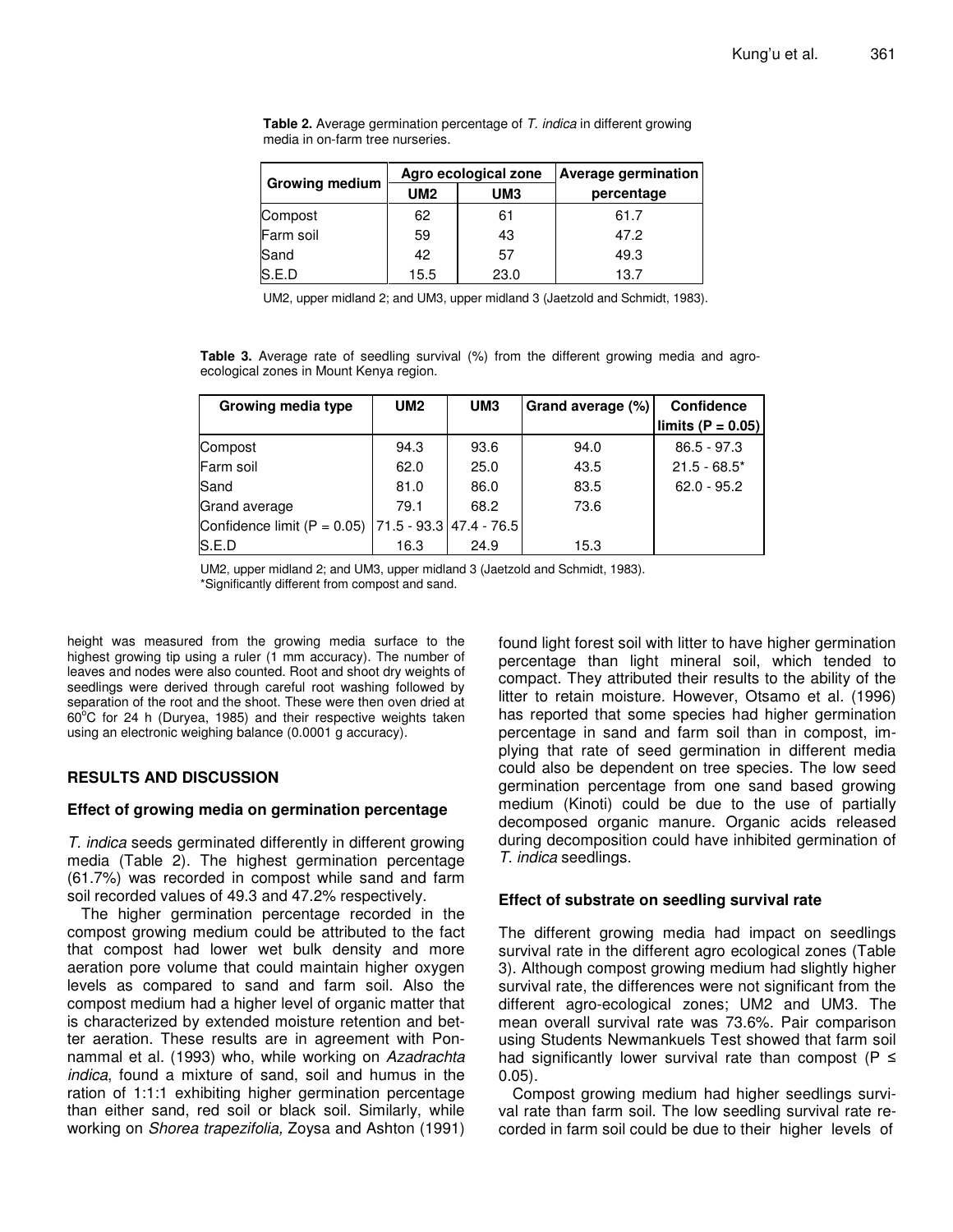|               | Growing medium Agro-ecological zone |                 |                      | <b>Confidence limits</b> |
|---------------|-------------------------------------|-----------------|----------------------|--------------------------|
|               | <b>UM2</b>                          | UM <sub>3</sub> | <b>Grand average</b> | $(p = 0.05)$             |
| Compost       | 17.4                                | 12.9            | 13.9                 | $12.4 - 17.5$            |
| Farm soil     | 9.2                                 | 11.3            | 9.6                  | $6.4 - 12.8*$            |
| Sand          | 10.1                                | 13.6            | 12.1                 | $9.2 - 15.0*$            |
| Grand average | 11.2                                | 12.5            |                      |                          |
| Medium S.E.D  | 2.82                                | 2.48            | 2.20                 |                          |

**Table 4.** Effect of different growing media on seedling height (cm) in Mount Kenya region.

UM2, upper midland 2; and UM3, upper midland 3 (Jaetzold and Schmidt, 1983).  $*$  Different from compost at  $p = 0.05$ 

**Table 5.** Correlation (r2) value showing the effect of growing media physical properties on seedling height at different growth periods in on-farm tree nurseries.

| No of days of<br>growth | Wet bulk<br>density | <b>Water holding</b><br>capacity | <b>Total pore</b><br>volume | <b>Aeration pore</b><br>volume |
|-------------------------|---------------------|----------------------------------|-----------------------------|--------------------------------|
| 30                      | $-0.04$             | $-0.23$                          | 0.01                        | 0.17                           |
| 60                      | $-0.01$             | $-0.14$                          | 0.01                        | 0.06                           |
| 90                      | $-0.04$             | $-0.13$                          | 0.01                        | 0.06                           |
| 130                     | $-0.02$             | $-0.01$                          | 0.07                        | 0.02                           |

water holding capacity that could have led to water logging. Water logging is known to hamper gaseous exchange which inhibits growth and ultimately leads to seedling mortality. The seedling survival rate in compost and sand did not differ significantly.

## **Farm nursery growing media and seedling height growth**

Seedlings from the different growing media in the two agro-ecological zones (UM1 and UM2) had height growths that were significantly different (Table 4). However, there were no significant differences ( $P \leq 0.05$ ) observed in seedling heights in UM3 between the growing media types and agro-ecological zones. Significant differences in seedling height in UM2 from the different growing media could be due to the low nutrient status of sand and farm soil as compared to compost. Overall, paired comparison showed that farm soil and sand produced seedlings with significantly lower heights ( $P \leq$ 0.05) than compost. This could be attributed to the better combination of chemical and physical properties of the compost than farm soil and sand. The superior performance of compost growing media could be due to ameliorated medium physical properties and ease of nutrient uptake by seedlings. Similar observations were made by Oluwole and Okusanya (1992) and Okusanya et al*.* (1991) who found out that humus significantly enhanced growth of *Tetracarpidium conophorum* and *Treculia africana* seedlings. Compost growing medium performed better than sand and farm soil due to its lower average wet bulk density and higher water holding capacity as well as higher concentration of nitrogen and organic carbon. The levelling of the farm soil curves in the second half of the experiment period resulting in low seedling growth could be due to exhaustion of one or more of the plant nutrients (Figure 1). Such seedlings would result in slow growth later in the life of the tree as observed by Bana et al. (1995) that tall seed-lings survive better and continue with superior growth when established in the field as compared to short seedlings.

The effects of growing media physical properties on seedling height were larger at initial period of growth and decreased with increasing nursery period (Table 5). Seedling height was inversely related with wet bulk density and water holding capacity, and directly related to aeration pore volume and total pore volume in most cases. These findings are in agreement with Bukhari's (1998) finding that high growing media bulk density and low moisture content reduced growth of *Acacia seyal* seedlings. In UM2 and UM3 agro-ecological zones, nitrogen had the greatest correlation followed by organic carbon (Table 6). Similar findings were made by Oluwole and Okusanya (1992) who observed higher reduced seedling growth following absence of nitrogen as compared to absence of other nutrients (phosphorus and potassium). Nitrogen is used in chlorophyll and its deficiency leads to reduced photosynthesis and seedling growth (Anoop et al., 1998).

## **Effect of substrate on tree seedling sturdiness quotient**

In this study, the observed range of sturdiness quotients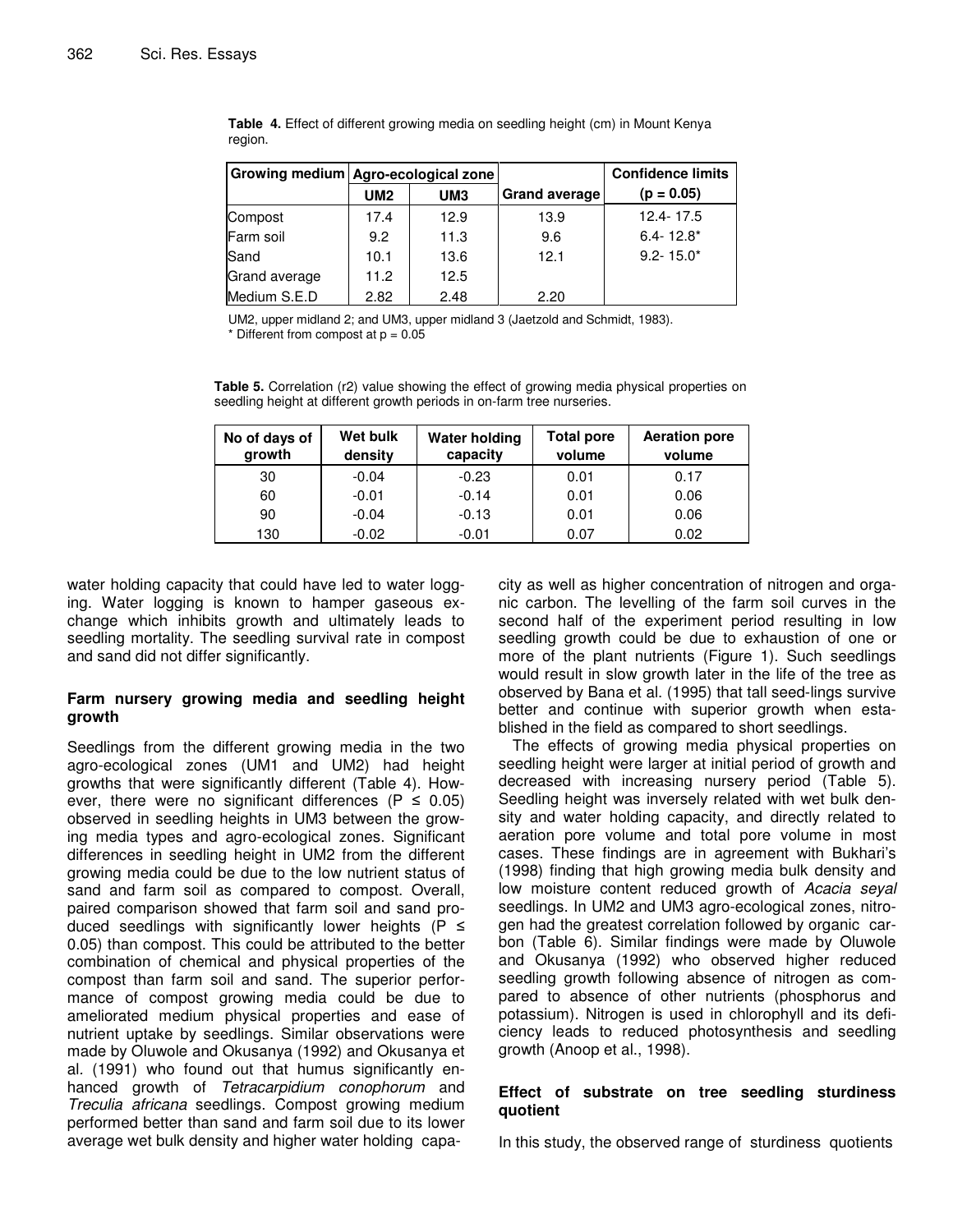

**Figure 1.** Seedling growth curves for farm soil, sand and compost in Mount Kenya region in UM2 and UM3 agro-ecological zones. UM2, upper midland 2; and UM3, upper midland 3 (Jaetzold and Schmidt, 1983).

**Table 6.** Correlation of seedling height with nutrient levels in agro-ecological zones UM2 and UM3 in central Kenya.

| <b>AEZ</b>      | рH   | Cа   | Mg   | . .  | −       |                 | Cu      | -0      | Mn      | <b>7.</b><br>ZΠ |      |
|-----------------|------|------|------|------|---------|-----------------|---------|---------|---------|-----------------|------|
| UM <sub>2</sub> | 0.03 |      | 0.06 | 0.07 | 0.06    | 10<br>⌒<br>U.IJ | $-0.01$ |         | $-0.02$ | 0.13            | 0.43 |
| UM <sub>3</sub> | 0.12 | v. i | 0.15 | 0.07 | $-0.00$ | 0.18            | $-0.02$ | $-0.04$ | $-0.04$ | $-0.08$         | 0.35 |

UM2, upper midland 2; and UM3, upper midland 3 (Jaetzold and Schmidt, 1983).

**Table 7.** Effect of growing media and agro-ecological zone on tree seedling sturdiness quotient in Mount Kenya region.

| <b>Growing medium</b> | UM <sub>2</sub> | UM <sub>3</sub> | Average |
|-----------------------|-----------------|-----------------|---------|
| Compost               | 5.3             | 4.8             | 5.03    |
| Farm soil             | $3.7*$          | 3.7             | $3.70*$ |
| Sand                  | $3.4*$          | 4.4             | $3.92*$ |
| Average               | 4.16            | 4.28            |         |
| S.E.D                 | 0.43            | 0.57            | 0.38    |

UM2, upper midland 2; and UM3, upper midland 3 (Jaetzold and Schmidt, 1983). \*Significantly different from compost medium ( $p = 0.05$ )

{seedling height (cm)/root collar diameter (mm)} in seedlings from on-farm tree nurseries was between 3.2 and 6.0. All tree nursery growing media used in this study produced seedling sturdiness quotient within the acceptable range. A sturdiness quotient greater than 6 has been reported as an indication of physiological imbalance resulting in tall spindly seedlings while an extremely small sturdiness quotient implies difficulty in seedling establishment (Jaenicke, 1999).

There were significant overall differences ( $P \le 0.05$ ) in seedling sturdiness quotients in UM2 but not in UM3 (Table 7). There was also a significant overall difference  $(P \le 0.05)$  between the three growing media types. Compost medium produced seedlings with significantly higher

sturdiness quotient compared to both farm soil and sand. This could be due to the effect of organic carbon and nitrogen in the compost growing medium. As with seedling heights, farm soil and sand produced seedlings with significantly lower ( $P \le 0.05$ ) sturdiness quotients in UM2. This could be due to the low nutrient status of sand and farm soil in UM2. Pricking-out time and watering regime did not affect sturdiness quotient significantly in both UM2 and UM3.

#### **Conclusion and Recommendation**

This study aimed at determining the effect of growing medium on seedling growth. The physical and chemical